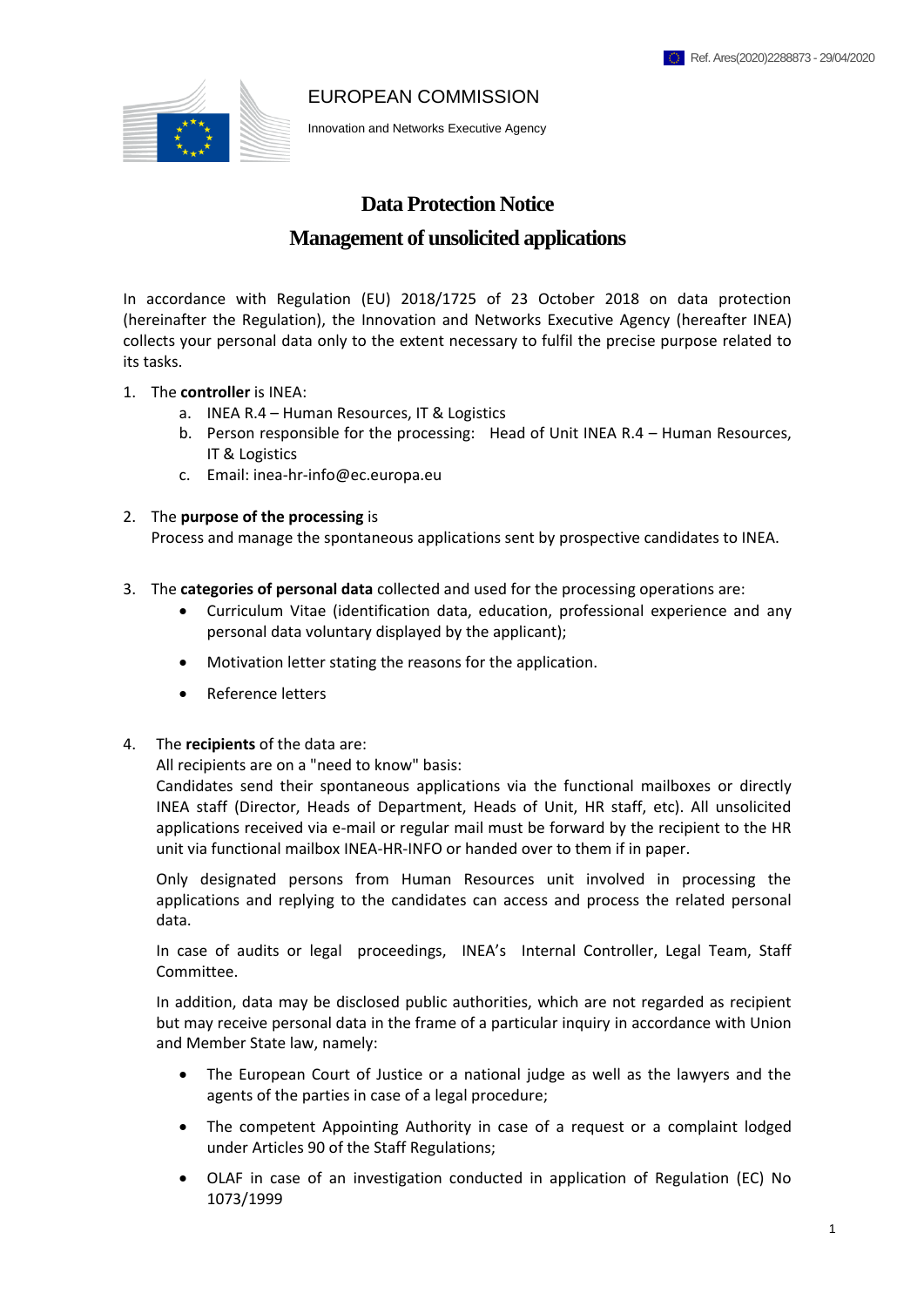- The Internal Audit Service of the Commission within the scope of the tasks entrusted by article 118 of the Financial Regulation and by article 49 of the Regulation (EC) No 1653/2004
- The Court of Auditors within the tasks entrusted to it by Article 287 of the Treaty on the Functioning of the European Union of the EC Treaty and Article 20, paragraph 5 of Regulation (EC) No 58/2003
- The European Ombudsman within the scope of the tasks entrusted to it by Article 228 of the Treaty on the Functioning of the European Union
- The European Data Protection supervisor in accordance with Article 58 of the Regulation (EC) 2018/1725

## *5.* **Data Subjects rights**:

Data subjects can check modify, correct, objet or delete any personal data.

You can exercise your rights by sending an email with the requested change(s) to the controller via the functional mailbox indicated here-above in Section 1.

In any cases your data will be modified or removed accordingly and as soon as practicable (maximum within 15 working days).]

When processing is based on your consent, you have the right to withdraw your consent at any time, without affecting the lawfulness of the processing before such a withdrawal.

### **6. How does INEA protect and safeguard your data?**

Personal data of applicants is stored electronically and is accessible only by the authorised personnel on a need to know basis. Access is granted only if there is a clearly specified administrative purpose, and only to those whose role and level of responsibility require them to have access. HR staff having access to the data is bound by confidentiality.

Electronic archives are kept in INEA's Human Resources restricted INEA Shared Drive and Functional mailbox and only accessible by designated staff members.

Access to electronic files is protected via the Commission security measures (use of password & ECAS authentication system, etc) under Commission Decision (EU, Euratom) 2017/46 of 10 January 2017 on the security of communication and information systems in the European Commission.

Any spontaneous applications received in paper format are scanned and stored in the respective functional mailbox (INEA HR INFO). The paper file is destroyed.

### 7. **The legal basis of the processing** are:

Lawfulness: Article 5.1 (a) of the Regulation:

-processing is necessary for the performance of a task carried out in the public interest or in the exercise of official authority vested in the Union institution or body.

The legal basis references which apply to the selection are contained in:

Council Regulation (EC) No 58/2003 of 19 December 2002 laying down the statute for executive agencies to be entrusted with certain tasks in the management of Community programmes;

Commission Decision 2013/801/EU of 23 December 2013 establishing the Innovation and Networks Executive Agency and repealing Decision 2007/60/EC as amended by Decision 2008/593/EC;

Commission Decision C(2013)9235 of 23 December 2013 delegating powers to INEA with a view to the performance of tasks linked to implementation of the Union programmes in the